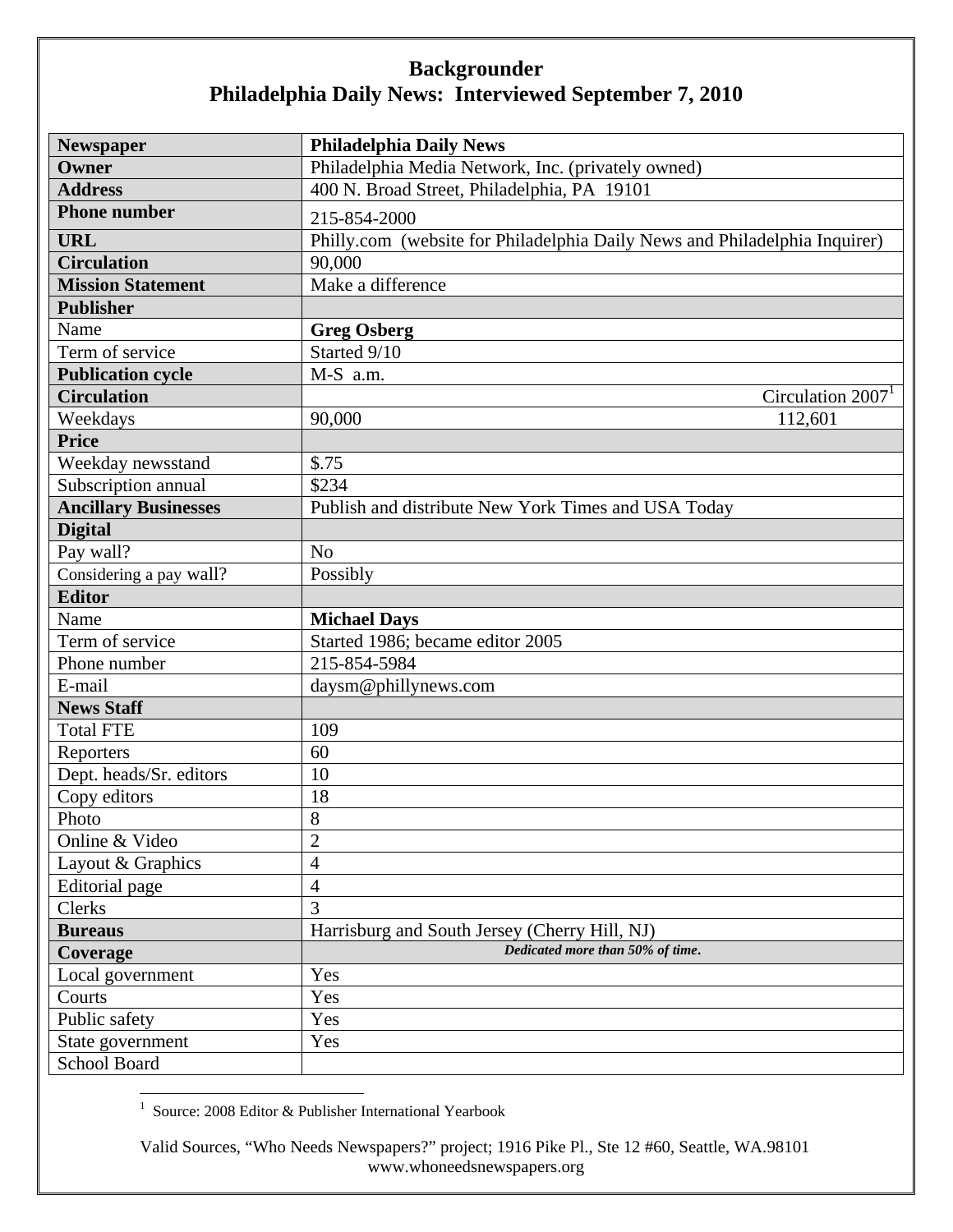## **Backgrounder Philadelphia Daily News: Interviewed September 7, 2010**

| Education                                                       | Major focus                                      |
|-----------------------------------------------------------------|--------------------------------------------------|
| <b>Business</b>                                                 | N <sub>o</sub>                                   |
| <b>Sports</b>                                                   | Major focus                                      |
| Entertainment & arts                                            | Yes                                              |
| VP and Editor, philly.com                                       |                                                  |
| Name                                                            | <b>Wendy Warren</b>                              |
| Start date                                                      | 10 years                                         |
| Phone                                                           | 215-854-2210                                     |
| E-Mail                                                          | wwarren@philly.com                               |
| <b>Digital News Staff</b>                                       |                                                  |
| Size                                                            | 11                                               |
| <b>Reporting/Photo staff</b>                                    |                                                  |
| Does reporting staff feed                                       | Yes                                              |
| materials for digital media                                     |                                                  |
| <b>Website start date</b>                                       | As early as 1997                                 |
| <b>Capabilities</b>                                             |                                                  |
| Web platform software?                                          |                                                  |
| Content management system:                                      | Clickability                                     |
| software?                                                       |                                                  |
| Does your organization                                          | Yes                                              |
| write code?                                                     |                                                  |
| <b>Flexibility &amp; response time</b>                          |                                                  |
| Can you change web platform -                                   | Yes                                              |
| coding, architecture, software --                               |                                                  |
| at least once a month? Do you?                                  |                                                  |
| Can you add new functionality                                   | Yes                                              |
| promptly as it becomes available?                               |                                                  |
| <b>Digital Tools</b>                                            |                                                  |
| Crowd sourcing?                                                 | Occasionally                                     |
| Data visualization?                                             | Yes, special projects like 2008 mayoral election |
| Investigative reporting?                                        |                                                  |
| Documentary video?                                              | Yes                                              |
| <b>Social Media</b>                                             |                                                  |
| What is the overall organizational                              | Facebook, Twitter and Foursquare                 |
| commitment to collecting,                                       |                                                  |
| creating, shaping and delivering                                |                                                  |
| all your news/information                                       |                                                  |
| products through these digital                                  |                                                  |
| channels?                                                       |                                                  |
| To what extent is your newspaper<br>connected to people through | Significant amount                               |
| social media?                                                   |                                                  |
| <b>Advertising</b>                                              |                                                  |
| Is your advertising staff is able to                            | Yes                                              |
| provide competitive digital                                     |                                                  |
| services to merchants?                                          |                                                  |
| Do you use "real time" ads?                                     | N <sub>o</sub>                                   |

Valid Sources, "Who Needs Newspapers?" project; 1916 Pike Pl., Ste 12 #60, Seattle, WA.98101 www.whoneedsnewspapers.org